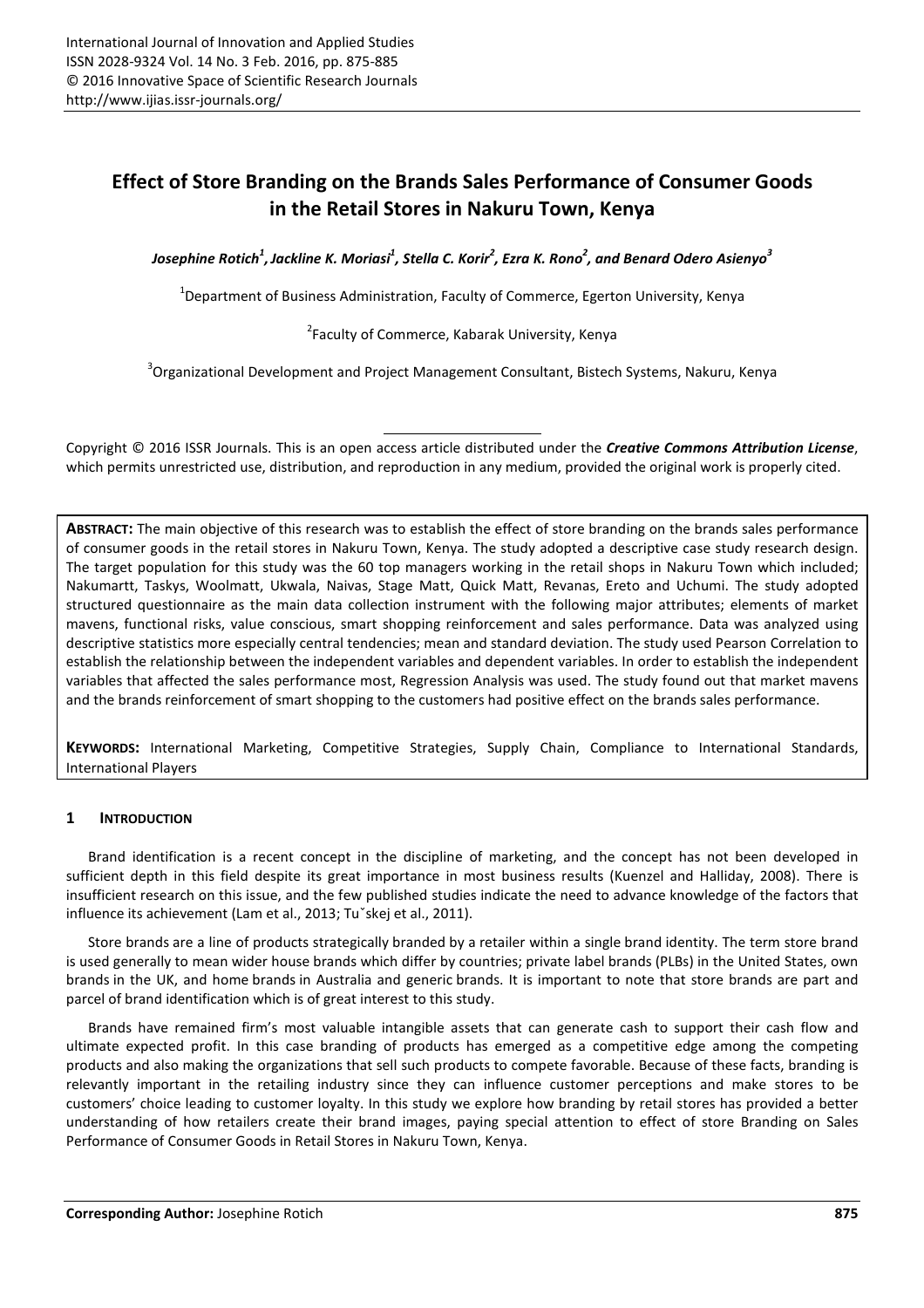Many studies have tried to identify the optimum level of quality for products with market brand (Dunne Narasimhan 1999; Winningham 1999; Apelbaum et al 2003) and the factors able to convince the costumer to buy them (De Wulf et al. 2005; Sprott Shimp 2004), so that retailers can fully take the potential benefits. In this perspective, Apelbaum, Gerstner and Naik (2003) confirm the necessity of proposing a high quality level together with a good price, so to get the better of the industrial competitors. Other authors, even confirming the importance of the relation price-convenience, also consider other tools able to support the market brand. Among them, Ceccacci (2009) underlines the importance of packaging in communicative perspective, since it favors the relation with the customer, guarantees the visibility of the product within the distribution system and expresses the positioning chosen (Cristini 1994), with following effects in differentiation. Others (Sprott and Shimp, 2004) underline the importance of sampling and of in-store promotions, to affirm market brands against the effect of the advertising supporting industrial products. Finally, even the development of retailers in recreational, emotional and social terms, is identified as a potential useful tool to rise interest and motivation in the customer (De Wulf et al., 2005). Principles and tools for the development of store brand strategies is necessary for the store operators focused on using their position as a strategy to increase their sales volume.

Another line of research, on the other hand, considered the relation between market and industrial brands, especially in a competitive perspective, at least in a first moment. According to Quelch and Harding (1996), private labels represent a serious threat for the manufacturing industry, due to a series of concomitant factors, such as: the growing quality level, the development of premium private labels, the development of innovative channels – mass merchandisers and warehouse clubs – able to launch their own new threatening brands at a national scale, and the development of new product categories potentially "conquerable" by retailers. Even looking at the big success reached by store brands on the market, the necessity of strategies to contain this strong competition (between store and industrial brands) becomes very strong. In this perspective, a first "battlefield" is the sale price. In this case retailers have a benefit position, since co-packers (Lugli, 1993) aiming at eliminating the excess of productive capacity, the absence of advertising costs and the inferior influence of logistic costs give a relevant advantage in more competitive prices (Kotler, 1994)

On the whole, the store brand represents the new frontier and offers new possibilities: the creation of an offer with store brand is the strategic tool with the best perspectives, as regard as distinguishing from competitors and developing a regular clientele. Affirming this aim as a priority for the retail branding, shows the store brand nowadays as a real strategy, in which mere tactic features – significant at the beginning – only play a secondary role.

The issue of retailer branding covers the boundary of the retailer branding as a concept and also the retailer buying goods in bulk like sugar, detergent, cerials, water and branding them using the retailer existing brand identity. The study took 10 retailer stores and specialized on product branding by the retailers in Nakuru Town, Kenya.

# **2 LITERATURE**

Carmignano (1993) figured out an interesting classification about the uses of store brand as strategic tool for marketing in the distribution development in terms of: management of assortments, improvement of profit, and reorganization of vertical relations in the channel and competitive differentiation and customers' fidelization. In the case of distribution firms, the launch of store brands and their introduction in the offer means proposing more alternatives to the customer. In fact, with respect to the industrial brands usually kept in the assortment, store brands represent an alternative both as product and as price, satisfying more different segments in the area of customers (Pauwels and Srinivasan, 2004).

Different authors underline as the policies of store branding can be positive in terms of profit only if it is sided by a wide sale of industrial products, on whose prices and margins exists in fact a higher freedom (Corstjens and Lal, 2000; Gabrielsen and Sørgard, 2006), specifically as further consequence of the bigger negotiation and influence power towards suppliers, also coming from the retail branding.

The further sharpening of the store brand strategy in the time, with the affirmation of the store brand, marked this relational dynamics, leading the retailer, in some cases, to emerge as the new channel leader (Fiocca and Sebastiani, 2010). Intensification of horizontal competition in this sector has also been reinforced by liberalization and deregulation progressively actuated during years, which favored the rise of new business ventures and opened to an even international competition. This situation implies for retailers the necessity of big resources and strategic decisions in order to achieve a competitive profit, both lasting and defensible (Morschett et al., 2006).

A fundamental principle for the development of distribution groups is then the competitive differentiation (Sudhir and Talukdar, 2004). To achieve the success in so turbulent and crowded market nowadays, retailers try to find their way to emerge with respect to their competitors, in order to affirm their image at consumers' eyes. In a market characterized by the presence of numerous competitors there is the risk of getting lost in the "mass" if consumers are faced to a very similar offer,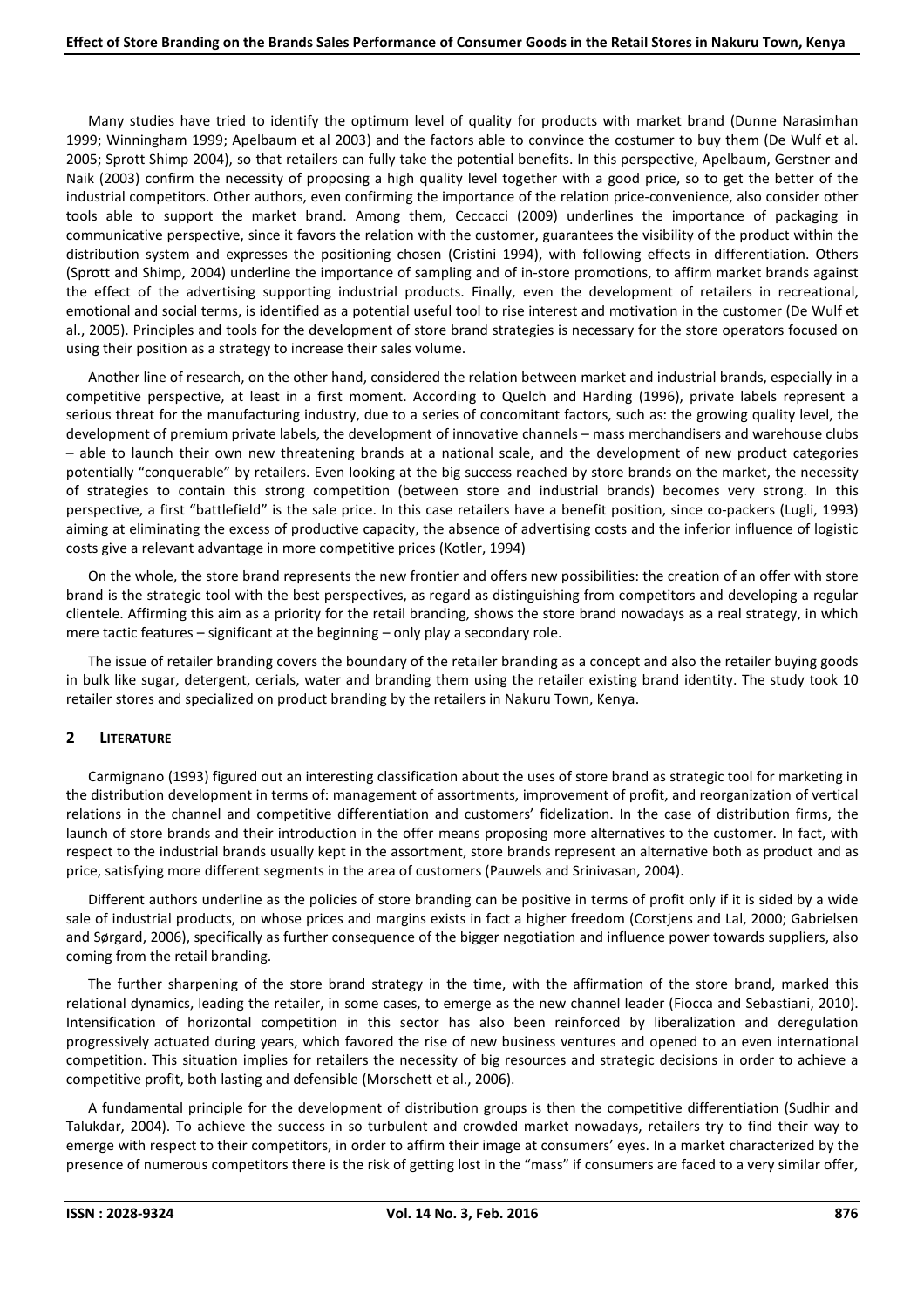tending to standardization. Recourse to marketing techniques – based on innovation and personalization – allows instead of avoiding this risk.

Chimundu et al. (2015) found that there was a consistent appreciation that manufacturer brands and retailer brands had separate and specific roles to play in a category, with manufacturer brands driving innovation and growth of the categories and retailer brands having the main role of generating profit. In addition, there was a consistent appreciation that the strategic role of manufacturer brands is based upon the collectively greater power of the manufacturer sector to innovate. Manufacturer brands were found to have a generally greater collective capacity for product innovation than retailer brands. The research found that the equilibrium level between manufacturer and retailer brands in the categories took into account the level of innovation required to support the categories. In this regard, retailer strategic thinking was that, since the bulk of the innovation in the categories is contributed by manufacturer brands, and both manufacturer and retailer brands benefit; retailerswould therefore not wish to jeopardise the innovation capacity and marketing activities within the categories by being over-dominant. Retailers could drive towards overdominance if they wished, through heavily tilting merchandising measures in favour of retailer brands and through severely rationalizing the categories. With a two-firm concentration of 95%, the retailers have the power to achieve this. However, the strategic stance of the retail chains is that they choose not to do so, as adequate space has to be allowed for manufacturer brands to continue to do the job to which they are best suited.

## **CONCEPTUALIZATION**



*Figure 1: Effect of store branding on sales performance* 

# **2.1 MARKET MAVENS**

Feick and Price (1987, p. 85) define market mavens as individuals who have information about many kinds of products, places to shop, and other facets of markets, and initiate discussions with consumers and respond to questions from consumers for market information. Market mavens have a wide variety of information on the market, use various information sources to get to know products, and are especially attentive to the communications media as the main source of information (Feick and Price, 1987). For these consumers, it is very important to have easily contrastable information, through the extrinsic attributes of the product, as such information facilitates evaluation of the purchase risk, increases their confidence in their ability to evaluate purchase alternatives, and contributes to security in their decision making (Feick and Price, 1987). Among the extrinsic cues consumers use as risk reduction strategies, we stress commercial sources (packaging or vendors) and wellknown brands (Mitchell and McGoldrick, 1996; Schiffman and Kanuk, 2006).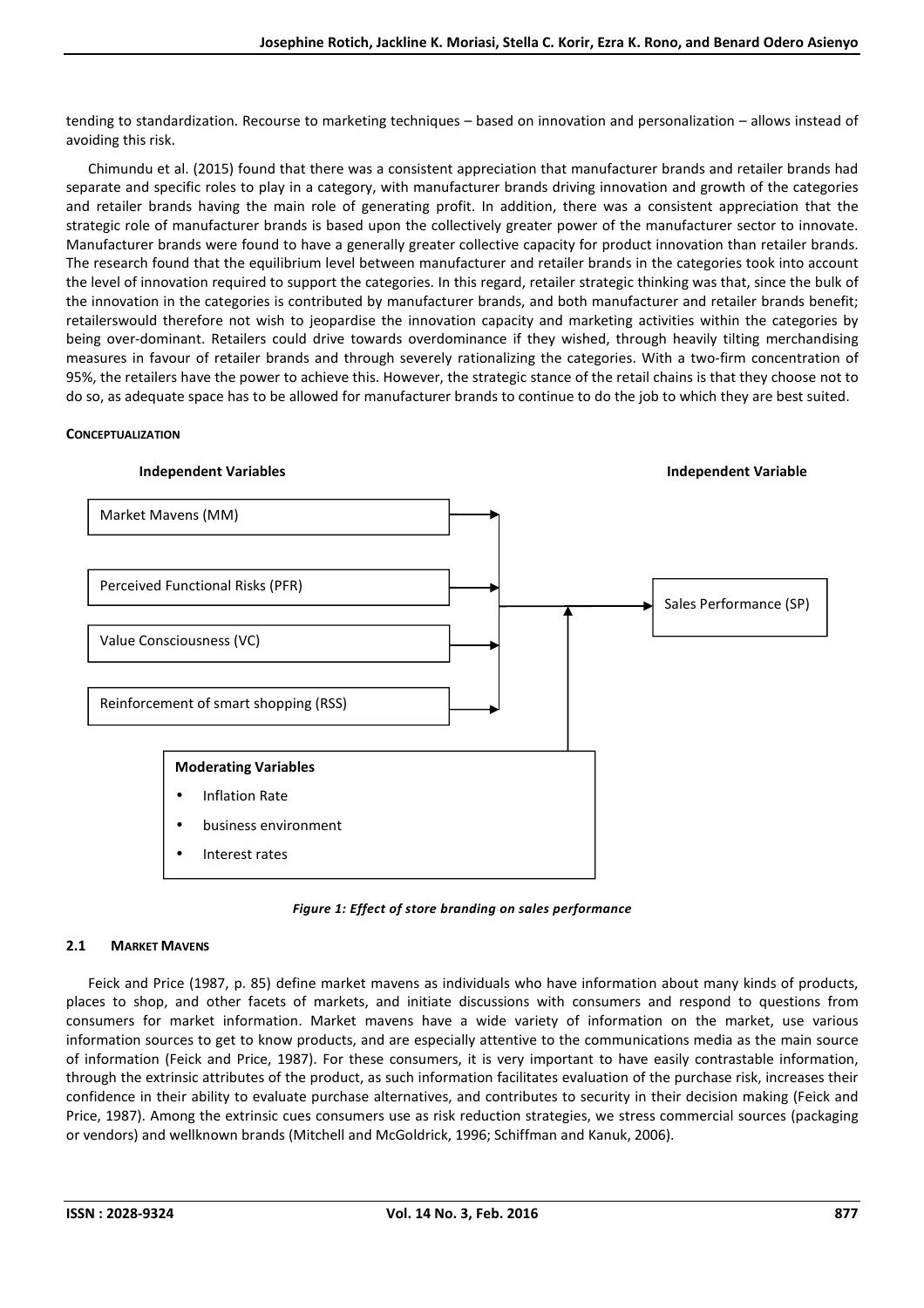#### **2.2 PERCEIVED FUNCTIONAL RISK**

Zeithaml (1988, p. 14) defines the perceived value of a product as ''consumers' overall assessment of the utility of a product based on perceptions of what is received and what is given'' in a purchase. Monroe and Petroshius (1981) focus their definition of value on the price/quality ratio. If we assume that the quality and the price of the product are the best exponents of what the consumer receives and delivers, respectively, Zeithaml's definition is consistent with that of Monroe and Petroshius, which focuses on quality and price.

The communication on SBs in the various media has focused on the aspects of value and smart shopping, which currently represent and define these brands. Slogans such as "the best price/quality ratio," "the best buy," "the smart buy," or ''quality is not expensive,'' as well as the position of these brands on the shelves between low-quality and low-price brands and leading manufacturer brands has contributed to their positioning for value and smart shopping (Goldsmith et al., 2010). ''Various academic studies thus stress the value positioning of SBs (Rubio et al., 2014; González-Benito and Martos-Partal, 2012; Méndez et al., 2008). Retailers' communication strategies concerning these brands have focused on achieving this positioning (retailers have used the shelves as the main communication medium of the value of their brands. SBs have been situated between leading manufacturer brands and price first brands and highlighted with messages such as ''best purchase alternative'' or ''best price/quality ratio''). The fact that market mavens are especially attentive to the communications media to form an opinion of products and brands (Feick and Price, 1987) leads us to propose the following hypotheses for SBs:

## **2.3 VALUE CONSCIOUSNESS**

Bergami and Bagozzi (2000) indicate that brand identification occurs with brands that enjoy brand equity. And brand equity implies that the brand must be known for some attribute that has value for the customer (Anselmsson and Johansson, 2007). In the area of SBs, recent studies show that these brands have managed to construct brand equity (Cuneo et al., 2012a,b) and that perceived value has played a significant role in their brand equity (Beristain and Zorrilla, 2011). According to Kara et al. (2009), perceived value is the main factor in creating a positive perception of the SB and strengthening the link between the consumer and the brand. It is thus logical to expect the existence of consumers who identify with what these brands represent, in other words, the existence of a positive causal relationship from perceived value of the SB to the consumer's identification with the brand.

Young (2011) found out that for retailer, not only store brand is a brand which they sell in the store, but also store brand play strategic role. To this end, how to develop store brand is vital. Even through some retailers have strengthened marketing strategies in advertising, packages and so on (Davies, 1998), and built store brand image through advertising. There is still a large gap between store brands and manufacturing brands in production, advertising and other investment designed to develop brand image (Richardson, 1997). In strategic level, retailers should actively strengthen store brand perceived quality. In terms of managerial implications, retailer can develop store brand through following strategic moves. The first is to choose retailer name or store name as store brand name. The second is to increase advertising budget for store brand. The third is to improve store brand product package. And the fourth is to develop strong relationship with store brand outsourcing manufacturers.

## **2.4 REINFORCEMENT OF SMART SHOPPING**

Positive beliefs about a brand and associations with it reinforce each other insofar as the consumer is satisfied with the brand (Chen, 2010; Kim et al., 2008; Pappu and Quester, 2006). Satisfaction with SBs, whether motivated by the economic savings they represent (Olavarrieta et al., 2006) or their perceived value, gives consumers hedonic benefits (Kara et al., 2009), such as the feeling of knowing how to shop, which strengthens their associations of smart shopping with these brands.

Amrouche and Zaccour (2007) investigate the pricing and shelfspace allocation equilibrium strategies in the SB versus NB context under a Stackelberg model (i.e., two-stage sequential move game here the NB manufacturer acts as the leader. Their numerical outcomes suggest that the allocation of the shelf-space depends on the SB quality, measured by the demand characteristics such as the degree of product substitutability.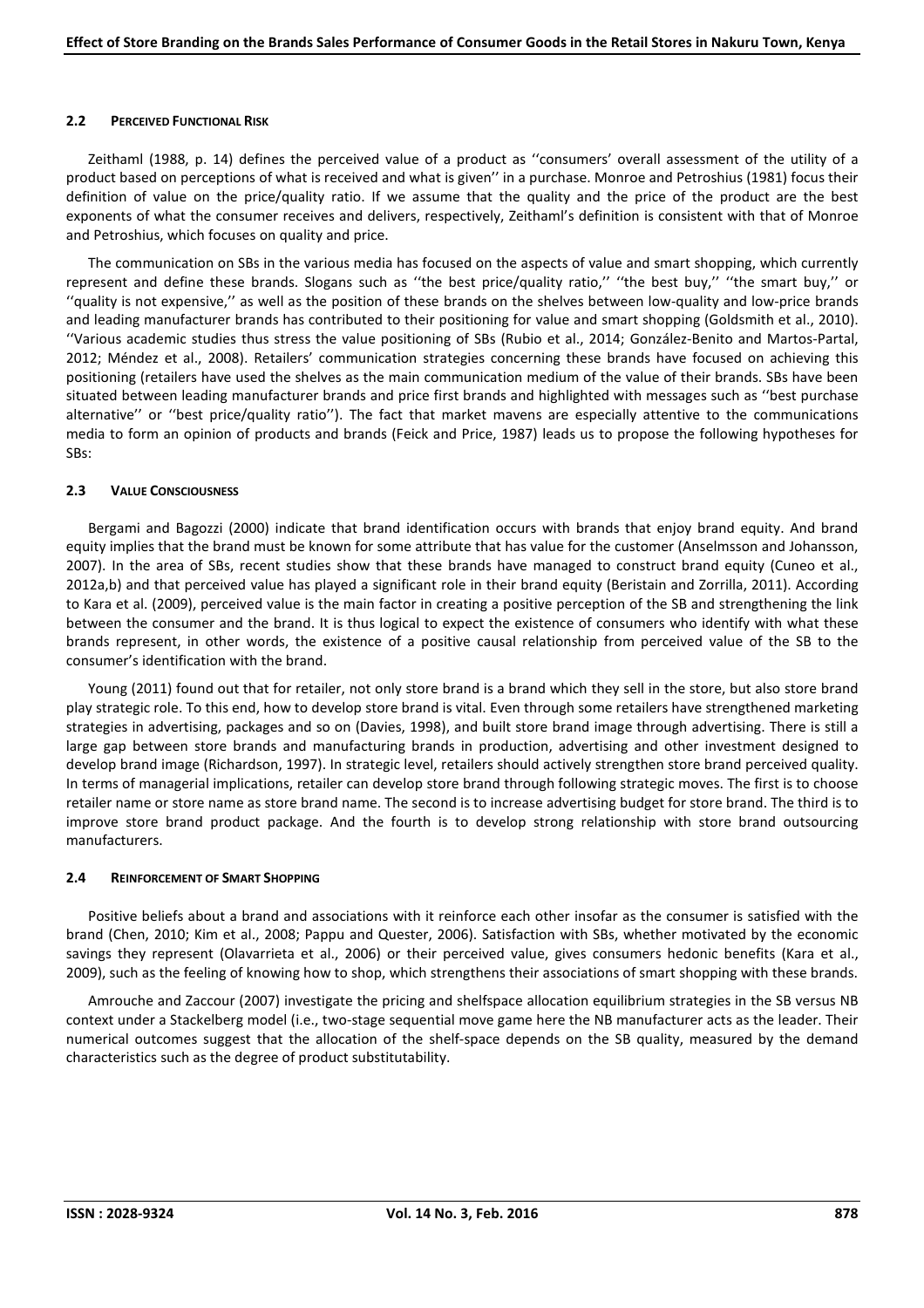# **3 METHODS**

## **3.1 RESEARCH DESIGN**

The study adopted a descriptive case study research design. The target population for this study was the 10 retail store in Nakuru Town which included; Nakumartt, Taskys, Woolmatt, Ukwala, Naivas, Stage Matt, Quick Matt, Revanas, Ereto and Uchumi. The retail store exhibit the same structure of the 6 top management conservatively; Brands Manager, Floor Manager, Warehouse Manager, Retail Manager, Chief Accountant and Till Manager. The target population therefore was the 60 top managers working in the retail shops which the researchers purposively took as the sample of the study. The study adopted structured questionnaire as the main data collection instrument with the following major attributes; elements of market mavens, functional risks, value conscious, smart shopping reinforcement and sales performance. The specific questions in the questionnaire were scaled using Likert Scale (1=SD-Strongly Disagree, 2=D-Disagree, 3=NS-Not Sure, 4=A-Agree and 5=SA-Strongly Agree) in measuring respondents level of agreement on each item of the questionnaire. Data was analyzed using descriptive statistics more especially central tendencies; mean and standard deviation. The study used Pearson Correlation to establish the relationship between the independent variables and dependent variables. In order to establish the independent variables that affected the sales performance most, Regression Analysis was used. The results are therefore as analyzed, presented and discussed below.

# **3.2 HYPOTHESES OF THE STUDY**

We set the following hypotheses of the study for purposes of employing statistical calculation to affirm our conclusions and recommendations

 $HO<sub>1</sub>$  There is no statistical evidence that perceived function risks of retail store brands affected sales performance.

 $HO<sub>2</sub>$  There is no statistical evidence that market mavens brought about by retail store brands affected sales performance.

 $HO<sub>3</sub>$  There is no statistical evidence that customers' value consciousness of the retail store brands affected sales performance.

 $HO<sub>4</sub>$  There is no statistical evidence that customers' reinforced smart shopping of the retail store brands affected sales performance.

 $HO<sub>5</sub>$  There is no significant relationship between the combined effect of market mavens, perceived functional risk, value consciousness and reinforced smart shopping on store brand sales performance.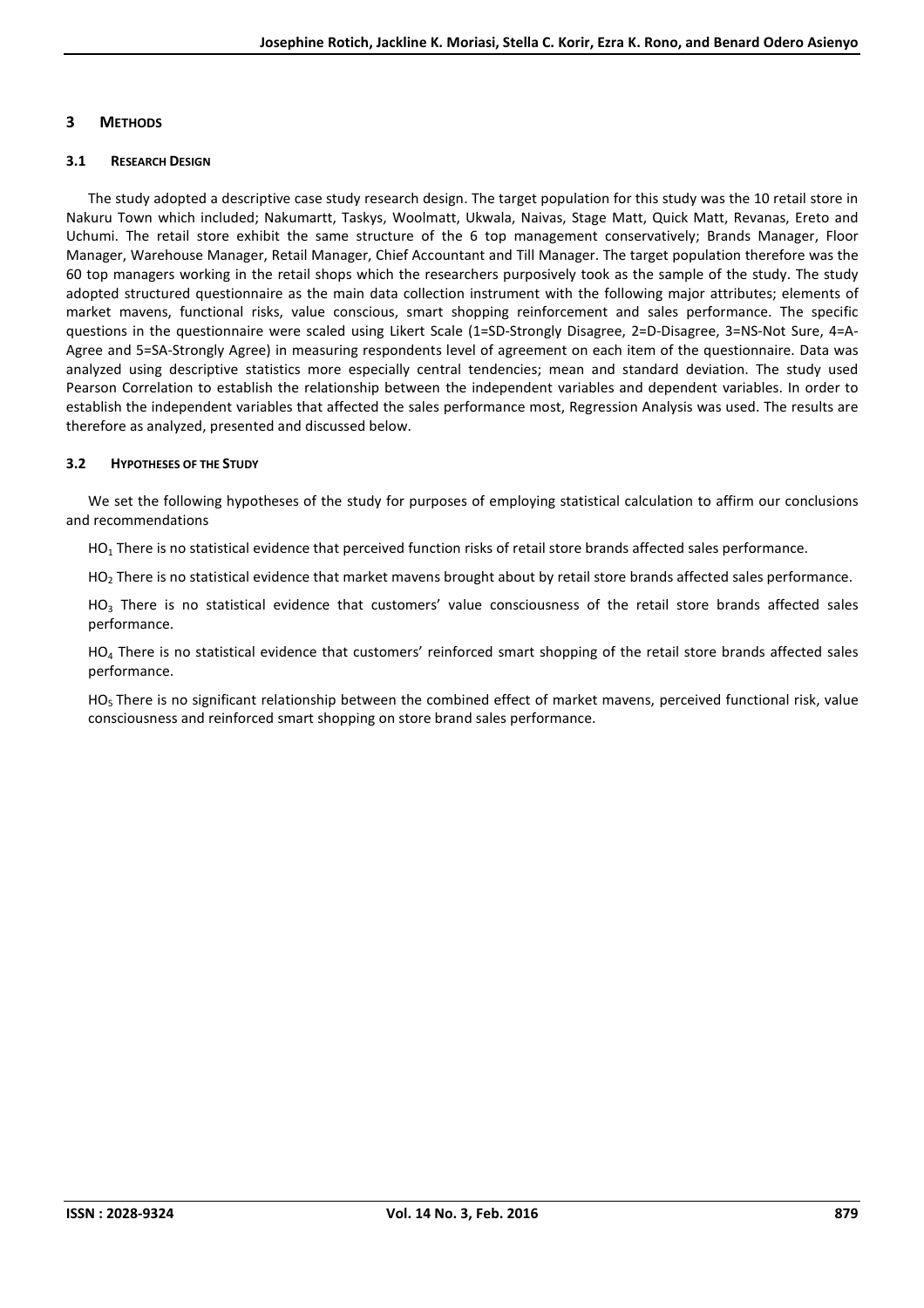## **4 RESULTS**

#### **4.1 DESCRIPTIVE STATISTICS ON STORE BRANDING FACTORS**

#### *Table 1: Store Branding Factors*

| <b>Variable</b>                                                  | No. | Mean | <b>Standard Deviation</b> |
|------------------------------------------------------------------|-----|------|---------------------------|
| Market Mavensm                                                   |     |      |                           |
| We provide effective shopping information                        | 60  | 4.2  | 0.91                      |
| We provide shopping expertise to our customers                   | 60  | 3.9  | 0.87                      |
| We give customers shopping tips using store branding             | 60  | 4.7  | 0.96                      |
| We give shopping planning to our customers                       | 60  | 2.3  | 1.05                      |
| Perceived functional Risk                                        |     |      |                           |
| Customers feel safe buying our store brands                      | 60  | 4.5  | 0.92                      |
| Our store brands perform better than manufacturer brands         | 60  | 4.1  | 0.9                       |
| Our store brands meet all quality assurance standards            | 60  | 4.7  | 0.96                      |
| Our store brands stay longer before expiring                     | 60  | 4.3  | 0.92                      |
| <b>Value Consciousness</b>                                       |     |      |                           |
| Our brands give return for customers' money                      | 60  | 4.0  | 0.9                       |
| Our store brands have competitive price                          | 60  | 3.9  | 0.89                      |
| Our brands sells more than unbranded products                    | 60  | 4.1  | 0.9                       |
| Our store brands have high restocking lead time                  | 60  | 4.6  | 0.97                      |
| Reinforcement of smart shopping                                  |     |      |                           |
| Customers who buy our store brands are well educated             | 60  | 4.8  | 0.98                      |
| Customers who buy our store brands are well experienced shoppers | 60  | 4.2  | 0.91                      |
| Customers who buy our store brands are particular in their needs | 60  | 2.0  | 1.09                      |
| Customers who buy our store brands are have purchasing power     | 60  | 1.7  | 1.11                      |

The specific questions concerning store branding were scaled using Likert Scale (1=SD-Strongly Disagree, 2=D-Disagree, 3=NS-Not Sure, 4=A-Agree and 5=SA-Strongly Agree) in measuring respondents level of agreement on each item of the questionnaire.

#### *Discussion on Market Marvensm*

Based on Likert Scale where the mean represented respondents' level of agreement, our findings showed that store branding marketing strategy used by retail stores in Nakuru Town made the stores to provide shopping information to customers (level of agreement mean of 4.2). The store branding provides shopping expertise to the stores customers (mean of 3.9) based on the respondents agreement. The store branding gave customers tips they needed during their shopping process (mean of 4.7). The store branding did not provide customers with shopping planning (mean of 2.3)

## *Discussions on Store Brand Perceived Functional Risk*

The study established that the retail store customers felt safe buying store brands (mean of 4.5) meaning that the brands had all the product information meeting all consumer safety requirements. Store brands performed better than the manufacturer brands (mean of 4.1) meaning that the retail store brands had become popular among the shoppers by meeting all the quality assurance (mean of 4.7) of which was exhibited by the brands staying longer after being purchased (mean of 4.1).

## *Discussion on Value consciousness*

The retail store brands gave the customers value for their money (mean of 4.0) meaning that the customers exactly received the product value worth their money at a competitive price provided by the stores (mean of 3.9). The store brands sold more than unbranded products (mean of 4.1) indicating that branding added sales value to the products leading to high re-stock lead time (mean of 4.6).

## *Discussion on Reinforcement for Smart Shopping*

The customers who bought the store brands were well educated (mean of 4.8) indicating that they had all the information to make informed decision while buying the brands. Customers who purchased store brands were experienced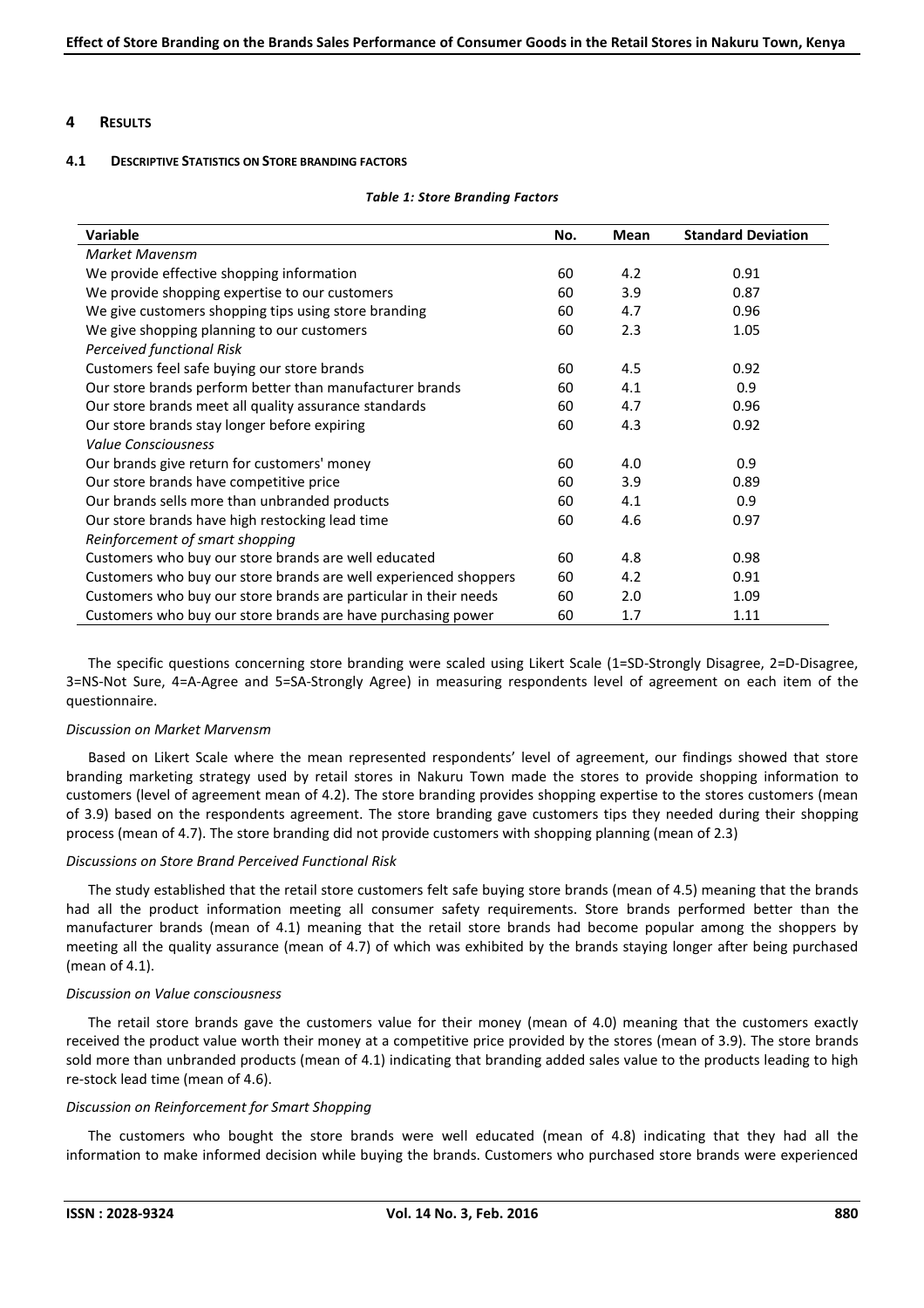shoppers (mean of 4.2) indicating that they were able to use their shopping experience which lead them towards choosing the store brands. The study established that although the customers were well educated and experience, they were not particular on their purchases (mean of 2.0) and also they did not have high purchasing power (mean of 1.7) indicating that store brands did not attract customers who were particular and with high purchasing power.

## **4.2 DESCRIPTIVE STATISTICS ON SALES PERFORMANCE**

#### *Table 2: Sales Performance*

| Variable                                                 | Mean<br>No. |     | <b>Standard Deviation</b> |  |
|----------------------------------------------------------|-------------|-----|---------------------------|--|
| Sales of store brands have increased                     | 60          | 4.9 | 0.98                      |  |
| Customers book for the brands in advance                 | 60          | 4.1 | 0.9                       |  |
| We receive many calls related to the brands              | 60          | 4.5 | 0.96                      |  |
| Customers talk positively of the brands                  | 60          | 3.9 | 0.87                      |  |
| The brands are common in homes, institutions             | 60          | 4.2 | 0.91                      |  |
| Customers line up in the store for the brands            | 60          | 2.1 | 1.09                      |  |
| We only give a limited number of the brands to customers | 60          | 1.8 | 1.1                       |  |

The specific questions concerning sales performance were scaled using Likert Scale (1=SD-Strongly Disagree, 2=D-Disagree, 3=NS-Not Sure, 4=A-Agree and 5=SA-Strongly Agree) in measuring respondents level of agreement on each item of the questionnaire.

The study established that sales of the store brands had increased compared to items which were not branded indicated by respondents mean of (4.9) which according to Likert Scale represented strongly agree. The respondents agreed on the following aspects of sales performance; customers booked for the store brands in advance (mean of 4.1), the retail stores received many calls concerning the store brands (mean of 4.5), customers talked positively of the store brands (mean of 3.9) and that the brands were common in homes, institutions and other places (mean of 4.2). the respondents disagreed on the following aspects of sales performance; that the customers lined up in the store for the brands due to high demand (mean of 2.1) and that the store sold limited number of the products due to the high demand (mean of 1.8).

## *Discussion on Sales Performance*

The results from the study clearly indicated that store branding by the retail stores in Nakuru Town improved the specific store brands evidence by; customers booked for the store brands in advance, the retail stores received many calls concerning the store brands, customers talked positively of the store brands and that the brands were common in homes, institutions and other places. This finding therefore indicated that store branding played a leading role in busting sales performance of the brands and therefore was a strategy that the retail stores adopted in enhancing the specific brand sales.

# **4.3 RELATIONSHIP BETWEEN RETAIL STORE BRANDS AND SALES PERFORMANCE**

We sought to establish whether there was statistical relationship between the retail brands and sales performance. We used Pearson Correlation to establish the relationship between the independent variables and dependent variables. In order to establish the independent variables that affected the sales performance most, Regression Analysis was used.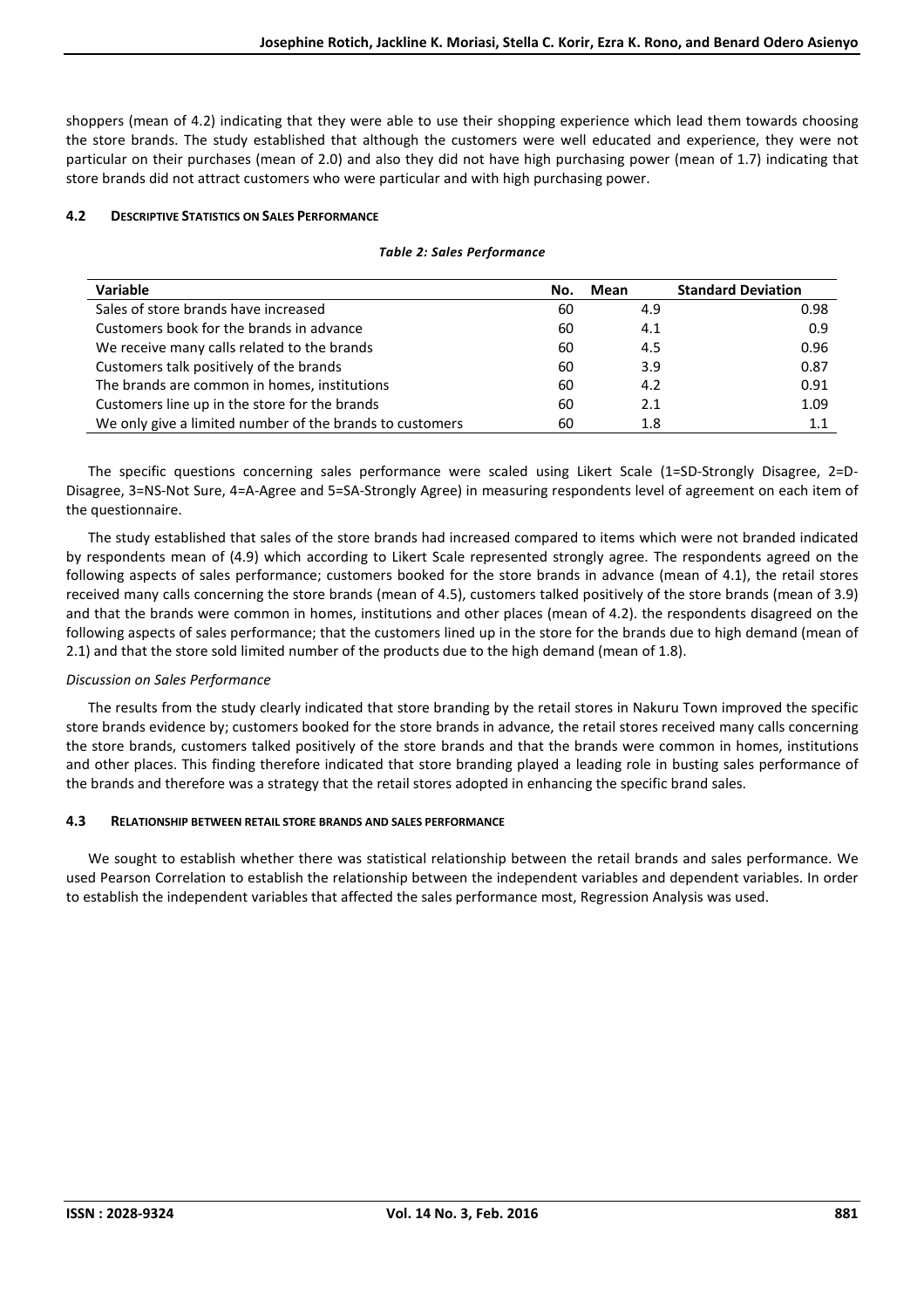#### **4.4 INFERENTIAL STATISTICS**

|            |                            | <b>MM</b> | <b>PFR</b>          | VC                   | <b>RSS</b> | SP               |
|------------|----------------------------|-----------|---------------------|----------------------|------------|------------------|
|            | <b>Pearson Correlation</b> | 1         | $.522$ **           | $.505$ $*$           | $.634$ **  | $.675$ **        |
| <b>MM</b>  | Sig. (2-tailed)            |           | .000                | .000                 | .000       | .000             |
|            | N                          | 255       | 255                 | 255                  | 255        | 255              |
|            | Pearson Correlation        | $.522$ ** | $\mathbf{1}$        | $.516$ **            | $.403$ **  | $.328^{\degree}$ |
| PFR        | Sig. (2-tailed)            | .000      |                     | .000                 | .000       | .0620            |
|            | N                          | 255       | 255                 | 255                  | 255        | 255              |
|            | Pearson Correlation        | .505      | .516                |                      | .639       | .281             |
| VC         | Sig. (2-tailed)            | .000      | .000                |                      | .000       | .076             |
|            | N                          | 255       | 255                 | 255                  | 255        | 255              |
|            | Pearson Correlation        | .634      | $.403$ <sup>*</sup> | $.639^{**}$          |            | '769.            |
| <b>RSS</b> | Sig. (2-tailed)            | .000      | .000                | .000                 |            | .000             |
|            | N                          | 255       | 255                 | 255                  | 255        | 255              |
|            | <b>Pearson Correlation</b> | $.675$ ** | $.328$ **           | $.483$ <sup>**</sup> | $.769$ **  | 1                |
| <b>SP</b>  | Sig. (2-tailed)            | .000      | .000                | .000                 | .000       |                  |
|            | N                          | 255       | 255                 | 255                  | 255        | 255              |

#### *Table 3: Pearson Correlation between Store Brands variables and Sales Performance*

HO<sub>1</sub> There is no statistical evidence that perceived function risks of retail store brands affected sales performance.

The analysis to test HO<sub>1</sub> was conducted using Pearson's Correlation. The results are shown in Table 3. The study established a strong positive correlation(*r*=0.675) and significant relationship (*P*=0.000≤0.05) between market mavens and sales performance indicating that market mavens significantly affected store brands sales performance. Hence, the HO<sub>1</sub> was rejected. When the retail stores recognize and enhance store brands, there will be a positive improvement in the brands sales performance.

 $HO<sub>2</sub>$  There is no statistical evidence that market mavens brought about by retail store brands affected sales performance.

The study used Pearson's correlation to test HO<sub>2</sub>. As shown in Table 3, the study established a weak positive correlation(*r*=0.328) and significant relationship (*P*=0.062>0.05) between perceived functional risks and sales performance indicating that perceived functional risk did not affect sales performance among the retail stores in Nakuru. The hypothesis  $(HO<sub>2</sub>)$  was, therefore accepted.

 $HO<sub>3</sub>$  There is no statistical evidence that customers' value consciousness of the retail store brands affected sales performance.

The analysis to test  $HO_3$  was conducted using Pearson's Correlation. The results are as shown in Table 3. The study established a weak correlation(*r*=0.281) and a significant relationship (*P*=0.076>0.05) between customers' value consciousness and sales performance indicating that value consciousness did not affect sales performance of the store brands. The null hypothesis (HO<sub>3</sub>) was accepted.

 $HO<sub>4</sub>$  There is no statistical evidence that customers' reinforced smart shopping of the retail store brands affected sales performance.

Pearson's correlation was used in the analysis to test HO4. The study established a strong positive correlation (*r*=0.769) and a significant relationship (*P*=0.000≤0.05) between customers' reinforced smart shopping by store brands and sales performance. The HO<sub>4</sub> was, therefore, rejected. When the retail stores promote store brands it will lead to reinforced smart shopping leading to high sales performance.

 $HO<sub>5</sub>$  There is no significant relationship between the combined effect of market mavens, perceived functional risk, value consciousness and reinforced smart shopping on store brand sales performance.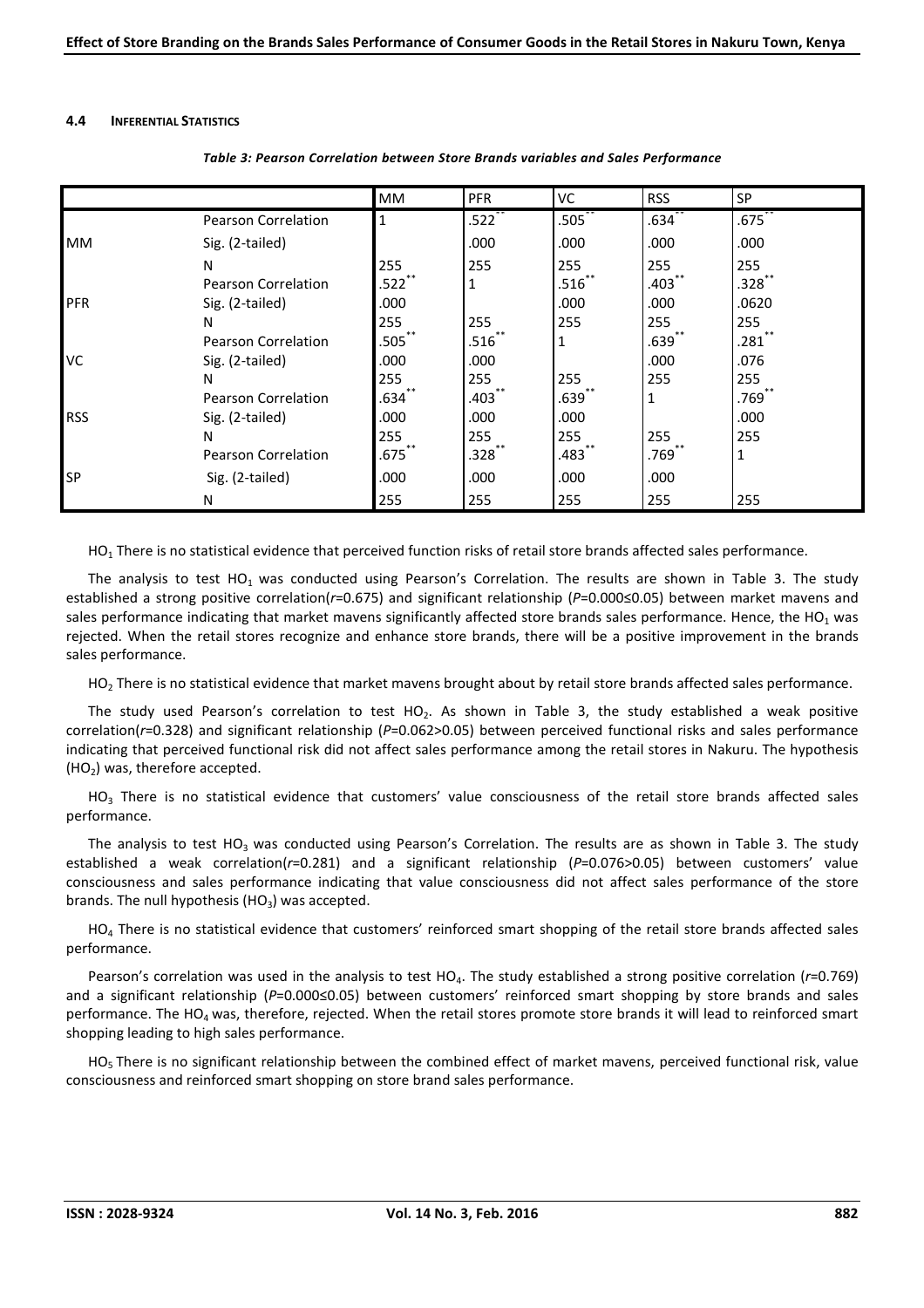#### *Table 4: Model Summary*

|      | R Square | <b>Adjusted R Square</b> | <b>Std. Error of the Estimate</b> |
|------|----------|--------------------------|-----------------------------------|
| 0.81 | ).69     | 0.68                     |                                   |

The  $R^2$  value indicates how much of the dependent variable, "sales performance", was explained by the independent variables, "market mavens, perceived functional risks, value consciousness and reinforcement of smart shopping". In this case, the R Squared is 0.69 indicating that 69% of the variation in sales performance is explained by the independent variable. The difference, that is, 33% of the variation in sales performance is explained by factors that are not included in this study.

#### *Table 5: Full Regression Model*

| Model |            | Unstandardized Coefficients |            | <b>Standardized Coefficients</b> |         | $Sig(p)$ . |
|-------|------------|-----------------------------|------------|----------------------------------|---------|------------|
|       |            | В                           | Std. Error | Beta                             |         |            |
|       | (Constant) | 1.29                        | 0.15       |                                  | 8.71    | 0.00       |
|       | МM         | 0.31                        | 0.04       | 0.36                             | 6.88    | 0.00       |
|       | PFR.       | $-0.05$                     | 0.03       | $-0.08$                          | $-1.70$ | 0.09       |
|       | VC.        | $-0.04$                     | 0.05       | $-0.04$                          | $-0.76$ | 0.45       |
|       | <b>RSS</b> | 0.48                        | 0.04       | 0.60                             | 10.97   | 0.00       |

As indicated in Table 5, from the unstandardized coefficients, the following equation was developed:

*ν*= 1.29+0.31x<sub>1</sub>-0.05x<sub>2</sub>-0.04x<sub>3</sub>+0.48x<sub>4</sub>+ε

From the full regression model, the standardized coefficients indicated that market mavens and reinforced smart shopping have a positive effect on store brands sales performance whereas perceived functional risk and value consciousness have a negative influence on store brands sales performance. Further, the results indicate that reinforced smart shopping has a greater effect on store brands sales performance (Beta=0.60) followed by market mavens (Beta=0.36), perceived functional risk (Beta=-0.08) and value consciousness (Beta=-0.04).

In conclusion, therefore, the hypothesis  $HO<sub>5</sub>$ ; there is no significant relationship between the combined effect of market mavens, perceived functional risk, value consciousness and reinforced smart shopping on store brand sales performance is rejected. This is because market mavens and reinforced smart shopping have a positive effect on store brand sales performance.

# **5 CONCLUSIONS AND RECOMMENDATIONS**

The main aim of this study was to find out the effect of store branding on the brands sales performance of consumer goods in retail stores in Nakuru Town, Kenya. The key independent variables analyzed in this study were; market mavens of the brands, customers' perceived functional risk of the brands, customers' value consciousness of the brands and the brands reinforced smart shopping to the customers. We statistically verified whether these variables had effect on the brands sales performance. The study statistically established that market mavens and the brands reinforced smart shopping to the customers had positive effect on the brands sales performance.

The study therefore recommends that;

- 1) The retail stores should adopt store branding of consumer products as a strategy to promote these branded products as a multiplying effect that would make them is fast moving a goods which in turn increases the sales performance not only of the brands but also the overall sales performance.
- 2) The retail stores should put more investment on the key findings of this study to make store branding of consumer goods part of their operations. The stores therefore should pay more attention to market mavens and also use the brands as a means of reinforcing smart shopping among their customers.
- 3) The stores should operationalize the concept of store brands by making it a department with full budget, human resources and merchandizing so that it may be a fully evolving branding concept in the knowledge body of marketing.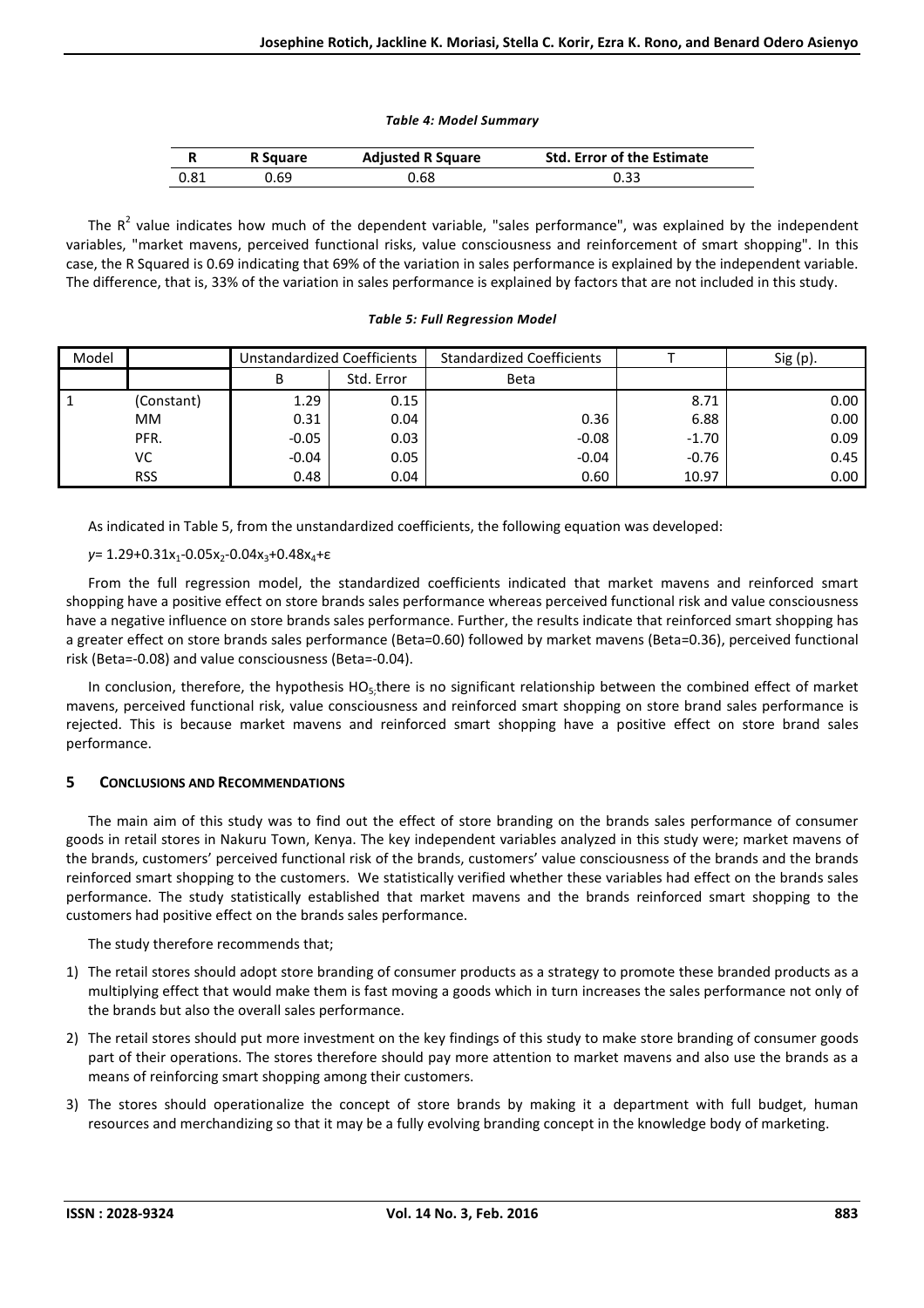## **REFERENCES**

- [1] Amrouche, N., Zaccour, G., (2007). Shelf-space allocation of national and private brands. *European Journal of Operational Research 180 (2), 643–667.*
- [2] Anselmsson, J., Johansson, U., (2007). Corporate social responsibility and the positioning of grocery brands: an exploratory study of retailer and manufacturer brands at point of purchase. *International Journal of Retail and Distribution Management 35 (10), 835---856.*
- [3] Apelbaume., Gerstner E., NAIK P.A., (2003). "The effects of expert quality evaluations versus brand name on price premiums", *Journal of Product & Brand Management, Vol. 12 Iss: 3*
- [4] Bergami, M., Bagozzi, R.P., (2000). Self-categorization, affective commitment and group self-esteem as distinct aspects of social identity in the organization. *British Journal of Social Psychology 39 (4), 555-577.*
- [5] Beristain, J., Zorrilla, P., (2011). The relationship between store image and store brand equity: a conceptual framework and evidence from hypermarkets. *Journal of Retailing and Consumer Services 18 (6), 562-574.*
- [6] Carmignano G., (1993). "La marca commerciale", Etaslibri, Milano
- [7] Castaldo S., (1994). *Le relazioni distributive. La dimensione collaborativa nei rapporti IndustriaDistribuzione*, Egea, Milano.
- [8] Ceccacci F., (2009). *Il comportamento del consumatore e l'acquisto dei prodotti a marca commerciale: una ricerca empirica*", Atti del Congresso Marketing Trends
- [9] Chimundu, Ranga; McNeill, Lisa S. and Hamlin, Robert P. (2015). Manufacturer and retailer brands: Is strategic coexistence the norm? *Australasian Marketing Journal 23 (2015) 49–60*
- [10] Corstjens M., Lal R., (2000). Building store loyalty through store brands, *Journal of Marketing Research, vol. 37, iss. 3.*
- [11] Cristini G., (1994)"Il posizionamento della marca commerciale nella Gdo italiana", *Trade marketing, (11), , pp. 47-81*
- [12] De Wulf K., Odekerken-Schroder G., Goedertier F., Van Ossel G., (2005) "Consumer perceptions of store brands versus national brands", *Journal of Consumer Marketing, Vol. 22 Iss: 4.*
- [13] Dunned., Narasimhan S., (1999). "The new appeal of private labels", *Harvard Business Review, vol. 77, n 3.*
- [14] Feick, L.F., Price, L.L., (1987). The market maven: a diffuser of marketplace information. *Journal of Marketing 51 (1), 83- 97.*
- [15] Fiocca R., Sebastiani R., (2010). "Politiche di Marketing", McGraw-Hill, Milano
- [16] Gabrielsen T.S., Sorgard L., (2007). Private label, price rivalry and public policy, *European Economic Review, vol. 51.*
- [17] González-Benito, O., Martos-Partal, M., (2012). Role of retailer positioning and product category on the relationship between store brand consumption and store loyalty. *Journal of Retailing 88 (2), 236-249.*
- [18] Kara, A., Rojas-Méndez, J.I., Kucukemiroglu, O., Harcar, T., (2009). Consumer preferences of store brands: role of prior experiences and value consciousness. *Journal of Targeting, Measurement and Analysis for Marketing 17 (2), 127-137.*
- [19] Kotler P., (2003). "Principi di marketing", Isedi, Torino.
- [20] Kuenzel, S., Halliday, S.V., 2008. Investigating antecedents and consequences of brand identification. *Journal of Product and Brand Management 17 (5), 293-304.*
- [21] Lam, S.K., Ahearne, M., Mullins, R., Hayati, B., Schillewaert, N., (2013). Exploring the dynamics of antecedents to consumer-brand identification with a new brand. *Journal of the Academy of Marketing Science 41 (2), 234---252.*
- [22] Lugli G., (1993). *Economia e politiche di marketing delle imprese commerciali*, Utet, Torino.
- [23] Martínez, E., Montaner, T., (2008). Characterisation of Spanish store brand consumers. *International Journal of Retail & Distribution Management 36 (6), 477-493*.
- [24] Mitchell, V.W., McGoldrick, P.J., 1996. Consumer's risk-reduction strategies: a review and synthesis. *International Review of Retail, Distribution and Consumer Research 6 (1), 1-33.*
- [25] Morchett D., Swoboda B., Schramm-Klein H., (2006). Competitive strategies in retailing—an investigation of the applicability of Porter's framework for food retailers, *Journal of Retailing and Consumer Services, vol. 13.*
- [26] Pauwels K., Srinivasan S., (2004). Who benefits from store brand entry?, *in Marketing Science, vol. 23, n 3.*
- [27] Quelch J.A., Harding D., (2004). Brands versus store brands: fighting to win, *Harvard Business review,*
- [28] Rubio, N., Oubina, ˜ J., Villasenor, ˜ N., (2014). Brand awareness -brand quality inference and consumer's risk perception in store brands of food products. *Food Quality and Preference 32, 289-298.*
- [29] Schiffman, L.G., Kanuk, L.L., (2006). *Consumer Behavior, 8th ed*. Prentice Hall International, Englewood Cliffs, NJ
- [30] Sprott D.E., Shimp T.A., (2004). "Using product sampling to augment the perceived quality of store brands", *Journal of Retailing, vol. 80, iss: 4.*
- [31] Sudhir K., Talukdar D., (2004). "Does Store Brand patronage improve store patronage?, *Review of Industrial Organization, n 24.*
- [32] Yang, Defeng (2011). The Strategic Management of Store Brand Perceived Quality. *Physics Procedia 24 (2012) 1114 1119*